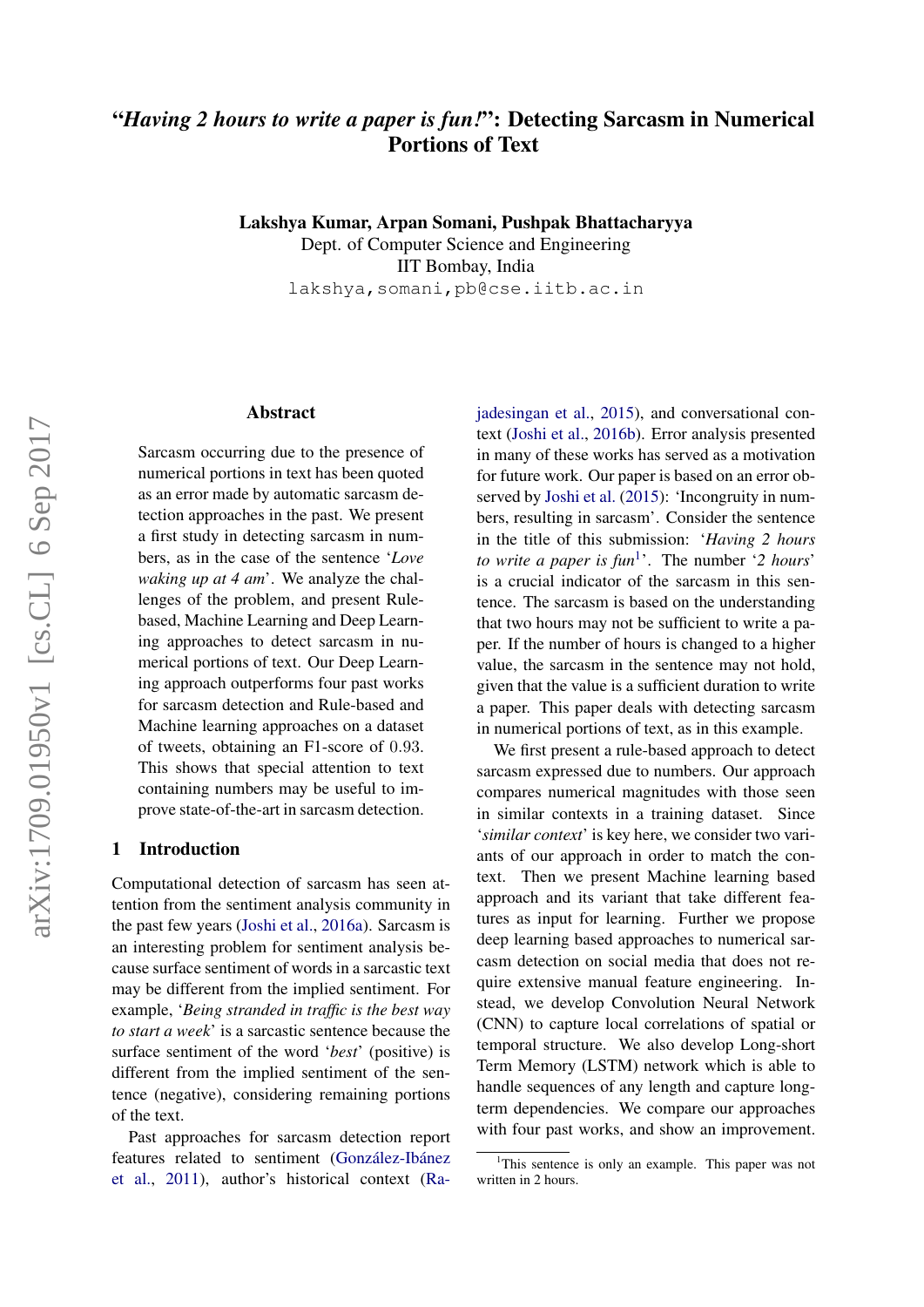To the best of our knowledge, this is the first reported work that deals with sarcasm in numerical portions of text. We present our evaluation on a dataset of tweets.

The rest of the paper is organized as follows. We describe the related work in Section [2.](#page-1-0) Then, we motivate this work in Section [3,](#page-1-1) and describe various approaches to detect sarcasm in numerical portions of text in Section [4.](#page-2-0) The experiment setup is outlined in Section [5.](#page-5-0) Results of our experiments are given in Section [6,](#page-6-0) while Section [7](#page-7-0) discusses the errors. Finally, the conclusion and future work is described in Section [8.](#page-7-1)

### <span id="page-1-0"></span>2 Related Work

Sarcasm and irony detection has been extensively studied in linguistic, psychology and cognitive science [\(Gibbs,](#page-8-5) [1986;](#page-8-5) [Utsumi,](#page-8-6) [2000\)](#page-8-6). Computational detection of sarcasm has become a popular area of natural language processing research in recent years [Joshi et al.](#page-8-0) [\(2016a\)](#page-8-0). [Tepperman et al.](#page-8-7) [\(2006\)](#page-8-7) present sarcasm recognition in speech using spectral (average pitch, pitch slope, etc.), prosodic and contextual cues. [Carvalho et al.](#page-8-8) [\(2009\)](#page-8-8) use simple linguistic features like interjection, changed names, etc. for irony detection. [Davidov et al.](#page-8-9) [\(2010\)](#page-8-9) train a sarcasm classifier with syntactic and pattern-based features. González-Ibánez et al. [\(2011\)](#page-8-1) states that sarcasm transforms the polarity of an apparently positive or negative utterance into its opposite. [Liebrecht et al.](#page-8-10) [\(2013\)](#page-8-10) showed that sarcasm is often signaled by hyperbole, using intensifiers and exclamations; in contrast, nonhyperbolic sarcastic messages often receive an explicit marker.

[Riloff et al.](#page-8-11) [\(2013\)](#page-8-11) states that sarcasm is a contrast between a positive sentiment word and a negative situation. [Buschmeier et al.](#page-8-12) [\(2014\)](#page-8-12) provided the baseline for classification of ironic or sarcastic reviews. They analyzed the impact of different features for the classification task. The work by [Joshi et al.](#page-8-4) [\(2015\)](#page-8-4) shows how sarcasm arises because of implicit or explicit incongruity in the sentence. [Bouazizi and Ohtsuki](#page-8-13) [\(2016\)](#page-8-13) proposed a pattern-based approach to detect sarcasm on Twitter. They proposed four sets of features that cover the different types of sarcasm.

As deep learning techniques gain popularity, few deep learning based architectures for sarcasm detection have also appeared in literature. [Ghosh and Veale](#page-8-14) [\(2016\)](#page-8-14) provides a neural net-

work semantic model for sarcasm detection. Their model composed of Convolution Neural Network (CNN) followed by a Long Short Term Memory (LSTM) network and finally a Deep Neural Network(DNN). [Poria et al.](#page-8-15) [\(2016\)](#page-8-15) proposed a novel method to detect sarcasm using Convolution Neural Networks. They have developed models based on a pre-trained convolutional neural network for extracting sentiment, emotion and personality features for sarcasm detection. [Amir et al.](#page-8-16) [\(2016\)](#page-8-16) proposed a deep-learning based architecture to automatically learn user embeddings. In their proposed approach they have used this user embeddings to provide *contextual features*, going beyond the lexical and syntactic cues for sarcasm. [Zhang](#page-8-17) [et al.](#page-8-17) [\(2016\)](#page-8-17) used a bi-directional gated recurrent neural network followed by a pooling neural network to detect sarcasm.

All these past works deals with the detection of sarcasm that occurs in text but they did not talk about incongruity due to numbers. Our work is the first in this area that tackles the task to identify the presence of numerical sarcasm in tweets.

#### <span id="page-1-1"></span>3 Motivation

Consider the following sentences:

- 1. *This phone has an awesome battery back-up of 38 hours. (Non-sarcastic)*.
- 2. *This phone has an awesome battery back-up of 2 hours. (Sarcastic)*.
- 3. *This phone has a terrible battery back-up of 2 hours (Non-sarcastic)*.

Sentences 1 and 3 are non-sarcastic while Sentence 2 is sarcastic. Consider Sentences 1 and 2. The two sentences differ only in the numerical value ('*38*' versus '*2*'). The sarcasm in Sentence 2 can be understood in terms of the incongruity<sup>[2](#page-1-2)</sup> between the word '*awesome*' and '*2 hours*' in case of the battery life. On the contrary, Sentences 2 and 3 differ in one word with varying surface sentiment ('*awesome*' versus '*terrible*'). Detecting sarcasm in sentences like Sentence 2 using information from Sentences 1 and 3 in a dataset is the key idea of our rule-based approach to detect sarcasm in numerical portions of text.

Since sarcasm is an infrequent phenomenon and we deal with a specific form of sarcasm (namely

<span id="page-1-2"></span><sup>&</sup>lt;sup>2</sup> [Ivanko and Pexman](#page-8-18) [\(2003\)](#page-8-18) describe the relationship between incongruity and sarcasm.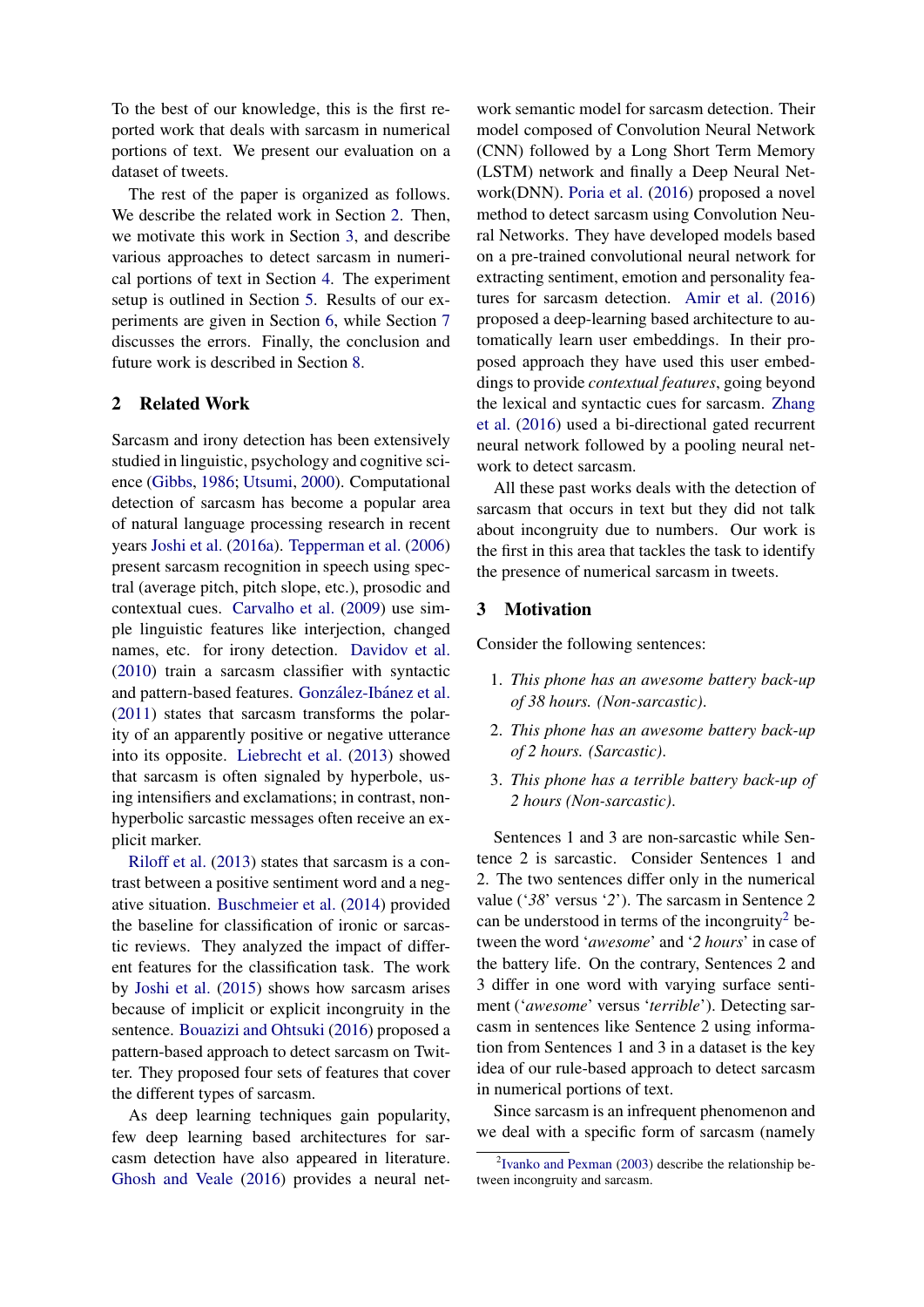sarcasm in numerical text), it is worthwhile to estimate how many sarcastic sentences contain numbers. A set of approximately 100,000 sarcastic tweets contained 11,488 tweets with numbers in them, amounting to 11.48%.

# <span id="page-2-0"></span>4 Approaches

In order to detect numerical sarcasm, we implement two rule-based approaches as described in the forthcoming subsections.

# 4.1 Approach-1: Noun phrase exact matching

In this approach, we first create two repositories, i.e., sarcastic and non-sarcastic using a training dataset. Each entry in the repository is of the format:

(Tweet Index No., Noun Phrase list, Mean of Number unit $^3$  $^3$ , Std Dev of Number unit $^4$  $^4$ , Num-ber Unit<sup>[5](#page-2-3)</sup>).

The repositories are created as follows. For each sarcasm-labeled tweet in the training dataset, we perform the following steps:

- Step-1: Extract noun phrases in the tweet, using a parser.
- Step-2: Select Number unit as the word following the word POS tagged as 'CD'. Examples of number units are minutes, hour, days, years etc.
- Step-3: We add an entry to the corresponding repository according to the label of the tweet. This entry is of the format as specified above.

For example, if there is a sarcastic tweet- "This phone has an awesome battery back-up of 2 hours", constituency parse tree of this tweet obtained from nltk parser is shown in Figure [1](#page-2-4) :

We extract the Noun phrases from this constituency parse tree and create a noun-phrase list of this sarcastic tweet as follows:

['phone', 'awesome', 'battery', 'backup', 'hours']

After obtaining the noun phrase list, tweet is stored in the sarcastic repository as:

(Tweet Index No., ['phone', 'awesome', 'battery', 'backup', 'hours'], mean of numbers

```
\overline{\mathsf{s}}This/DT
(NP (NBAR phone/NN))
has/VBZ
an/DT(NP (NBAR awesome/JJ battery/NN backup/NN))
of/IN
2/CD(NP (NBAR hours/NNS)))
```
Figure 1: Constituency Parse Tree

# having unit as 'hours', Std dev of numbers having unit as 'hours' ,'hours' )

Similarly, for all the other tweets, i.e, numericalsarcastic/ non-sarcastic tweets, same approach is used to store them in their respective repositories.

Numerical Sarcasm in a test tweet is predicted as follows. We extract noun phrases, number and number unit from the test tweet. Then, following rules are applied:

- We first consult the sarcastic tweet repository. On matching words in the noun phrase list between the test tweet and entries in the repository, the most similar entry is selected from the sarcastic repository. We then match the number unit of the entry with that in the test tweet.
- If the number unit matches, we check whether the number present in the test tweet lies within  $\pm 2.58^6$  $\pm 2.58^6$  Std dev of the mean value for that number unit present in the matched sarcastic entry. For example: Test Tweet: 'I love writing this paper at 11 am'. Matched Sarcastic Tweet: 'I love writing this paper daily at 3.5 am'. So, the number 11 is not within desired confidence interval and the test tweet is non-sarcastic.
- If the number unit does not match, we consult the non-sarcastic tweet repository and find the most similar entry based on exact matching of the noun phrase list of test tweet and entry in the repository. If the number unit matches, we check whether the number present in the test tweet lies within  $\pm 2.58$  Std dev of the mean value for that number unit present in the matched non-sarcastic entry. If it lies then predict the tweet as non-sarcastic

<span id="page-2-1"></span> $3$ The average value of all the numbers corresponding to the Number unit

<span id="page-2-2"></span><sup>4</sup> Standard Deviation of all the numbers corresponding to the Number unit

<span id="page-2-3"></span><sup>&</sup>lt;sup>5</sup>We calculate the Mean and SD for all possible units present in the dataset

<span id="page-2-5"></span> $<sup>6</sup>z$  value of 2.58 indicates the 99% Confidence Interval</sup>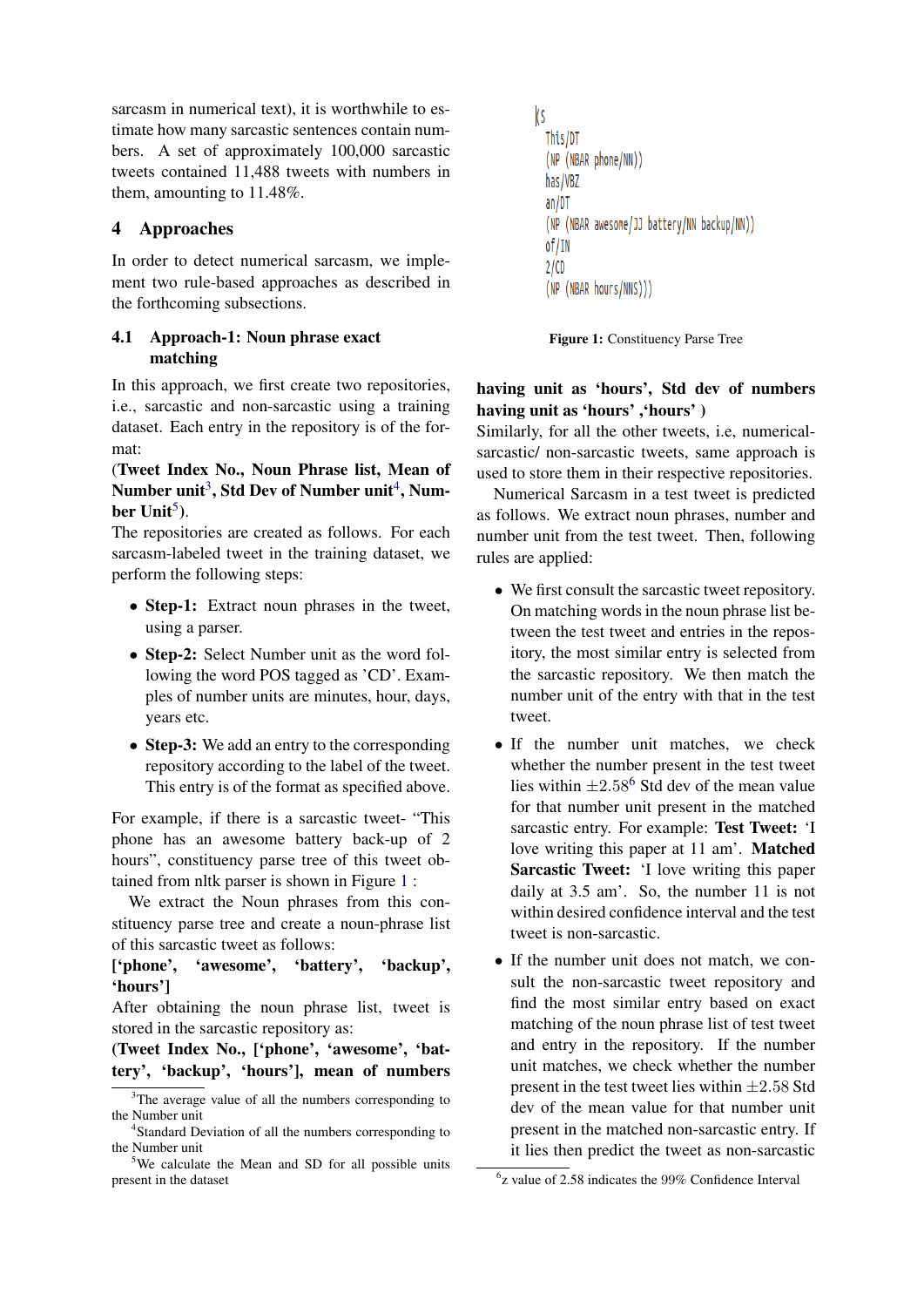and if it does not then predict sarcastic. For example: Test Tweet: 'I am so productive when my room is 81 degrees'. Matched Non-sarcastic Tweet: 'I am very much productive in my room as it has 21.27 degrees'. So, the number 81 is not within desired confidence interval and the tweet becomes sarcastic.

• Finally, if no match is found, then the tweet is predicted as non-sarcastic.

# 4.2 Approach-2: Noun phrase cosine similarity matching

Approach-1 is restrictive in terms of the phrase matching. Therefore, Approach-2 relaxes the constraint by using cosine similarity to match the phrases in the test tweet and the repository entry. This approach also creates two repositories, i.e., sarcastic and non-sarcastic as follows:

- Step-1: We first convert the noun phrase list into its vector representation.
- Step-2: This vector representation is created by summation of the 200-dimension word embeddings<sup>[7](#page-3-0)</sup> of the words present in the noun phrase list and then dividing it by their count.
- Step-3: Now the repositories are of the form: (Tweet Index No., Vector representation of Noun phrase list, Mean of Number unit, Std Dev of Number unit, Number Unit).

For example, if there is a numerical sarcastic tweet- "8:30 am meetings are the best way to start birthday weekend". The Noun phrase list of this tweet is :

### ['meetings', 'way', 'birthday', 'weekend']

In order to create the vector representation of this tweet, 200-dimension vector embedding of each of the word in the noun-phrase list is added and then each component of the resulting embedding is divided by 4 as their are four words in the nounphrase list. The intuition behind using the vector representation created from the noun-phrase list is that it helps to easily capture the tweets that are similar to the new tweet. The rules that are used in this approach are also same as used in Approach-1 but now to match the test tweet and tweets from repository, cosine similarity is used. In this case, the entry with the maximum cosine similarity is

selected (as against the entry with exact match in Approach-1).

#### <span id="page-3-1"></span>4.3 Machine Learning based approach

In order to create machine learning based approach for detecting numerical sarcasm we train SVM, KNN and Random Forest classifiers using different types of features as described below :

- Sentiment-based features : These features include number of positive words, number of negative words, number of highly emotional positive words, number of highly emotional negative words. Positive/Negative word is said to be highly emotional if its part-ofspeech tag is one among the following : 'JJ', 'JJR', 'JJS', 'RB', 'RBR', 'RBS', 'VB', 'VBD', 'VBG', 'VBN', 'VBP', 'VBZ'.
- Emoticon-based features : These features includes positive emoticon, negative emoticon, contrast between word, i.e, a boolean feature that will be one if both positive and negative words are present in the tweet, contrast between emoji, i.e, it will take the value as one when either positive word and negative emoji is present or negative word and positive emoji is present in the tweet.
- Punctuation-based features : These features include number of exclamation marks, number of dots, number of question mark, number of capital letter words, number of single quotations.
- Number in the tweet : This feature is simply the number present in the tweet.
- Number unit in the tweet : This feature is a one hot representation of the type of unit present in the tweet. Example of number unit can be hour, minute, etc. So, based on the unit present in the tweet that position in the one hot vector takes the value as one and the rest takes the value zero.
- Tweet Embeddings: We learn word embeddings of different dimensions, i.e., 25-D, 50- D, 100-D, 150-D, 200-D, 250-D, 300-D of tweet words using word2vec [\(Mikolov et al.,](#page-8-19) [2013\)](#page-8-19) tool on a large corpora of 6 million tweets. These word embeddings are used to create the tweet embedding by summing up the word vectors of all the words present in

<span id="page-3-0"></span> $7$ Learned from a tweet corpus containing 6 million tweet words.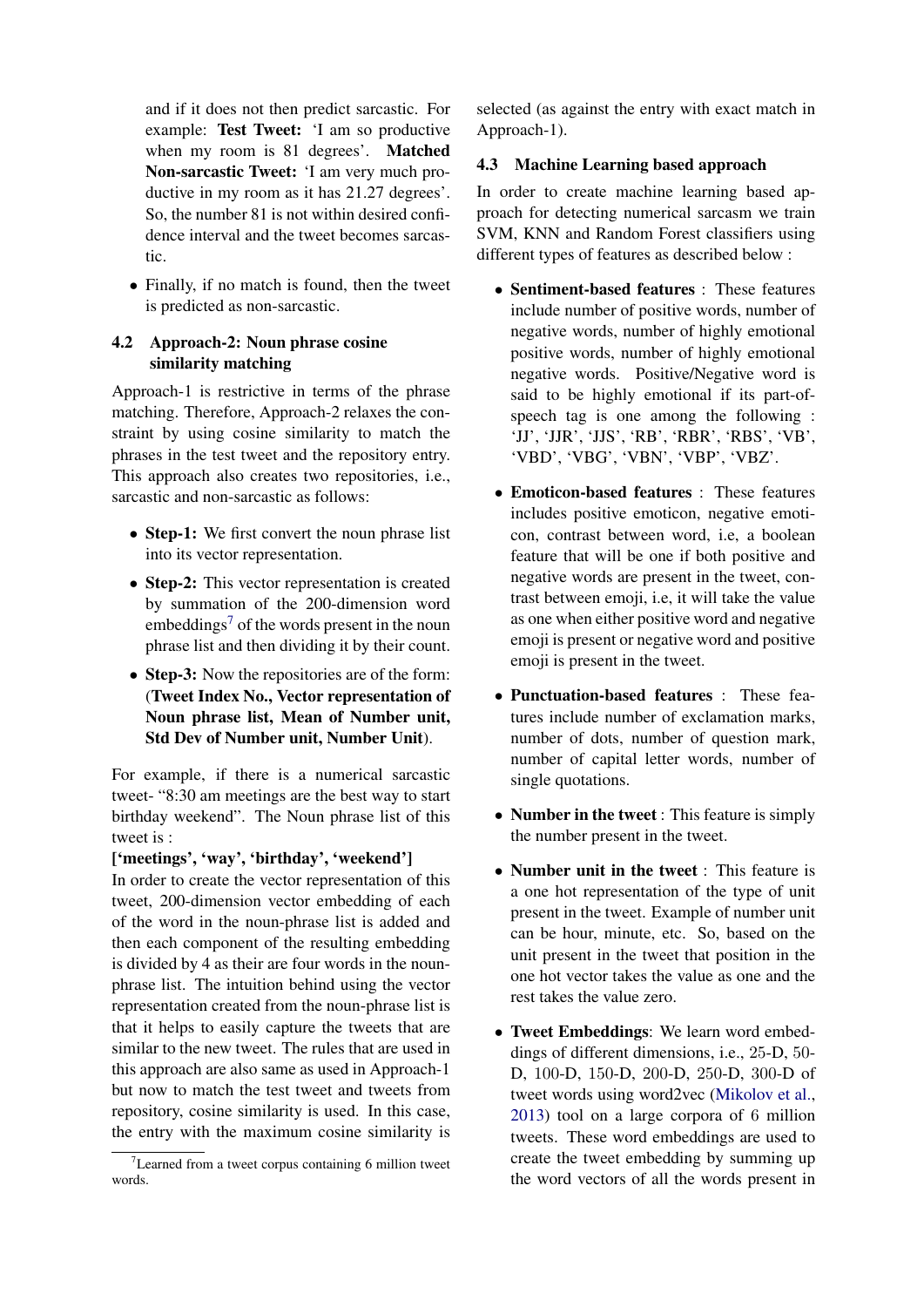the tweet and finally dividing each component of the resulting vector by the count of total number of words present in the tweet. Finally, we obtain the tweet embeddings of different dimension that we use to train the classifiers.

#### 4.4 Deep Learning based approach

#### <span id="page-4-1"></span>4.4.1 CNN-FF Model

The architecture of the CNN-FF model is shown in [Figure 2.](#page-4-0) There is an embedding matrix  $E \in$  $\mathbb{R}^{|V| \times d}$  where |V| is the vocabulary size and d is the tweet word embedding dimension. For the input tweet we obtain an input matrix  $I \in \mathbb{R}^{|S| \times d}$ where  $|S|$  is the length of the tweet including padding, where  $I_i$  be the d-dimension vector for i-th word in the tweet in the input matrix. Let  $k$  be the length of the filter, and the vector  $f \in \mathbb{R}^{|k| \times d}$ is a filter for the convolution operation. For each position  $p$  in the input matrix I, there is a window  $w_p$  of k consecutive words, denoted as:

$$
w_p = [I_p, I_{p+1}, \dots, I_{p+k-1}] \tag{1}
$$

A filter f convolves with the window vectors  $(k$ grams) at each position in a valid way to generate a feature map  $c \in \mathbb{R}^{|S|-k+1}$  each element  $c_n$  of the feature map for window vector  $w_p$  is produced as follows:

$$
c_p = func(w_p \circ f + b)
$$
 (2)

where  $\circ$  is element-wise multiplication,  $b \in \mathbb{R}$ is a bias term and  $func$  is a nonlinear transformation function that can be sigmoid, hyperbolic tangent, etc. Max-over-time pooling is then applied over the obtained feature map. We use multiple filters of different sizes and output from each filter is concatenated to get the final overall feature vector. This feature vector act as input for the fully-connected layer. We train the entire model by minimizing the binary cross-entropy loss over a mini-batch of training examples of size e.

$$
E(y, \hat{y}) = \sum_{i=1}^{e} y_i \log(\hat{y_i})
$$
 (3)

#### 4.4.2 LSTM-FF Model

RNN have demonstrated the power to capture sequential information in a chain-like neural network. Standard RNNs becomes unable to learn long-term dependencies as the gap between two

<span id="page-4-0"></span>

Figure 2: CNN followed by Fully Connected

time steps becomes large. We adopted the standard architecture of LSTM proposed by [\(Hochre](#page-8-20)[iter and Schmidhuber,](#page-8-20) [1997\)](#page-8-20).

The LSTM architecture has a range of repeated modules for each time step as in a standard RNN. At each time step, the output of the module is controlled by a set of gates in  $\mathbb{R}^d$  as a function of the old hidden state  $h_{t-1}$  and the input at the current time step  $x_t$ : the forget gate  $f_t$ , the input gate  $i_t$ , and the output gate  $o_t$ . These gates collectively decide how to update the current memory cell  $c_t$ and the current hidden state  $h_t$ . We use d to denote the memory dimension in the LSTM and all vectors in this architecture share the same dimension. The LSTM transition functions are defined as follows:

$$
i_t = \sigma(W_i \cdot [h_{t-1}, x_t] + b_i)
$$
 (4)

$$
f_t = \sigma(W_f \cdot [h_{t-1}, x_t] + b_f)
$$
 (5)

$$
\widetilde{C_t} = \tanh(W_C \cdot [h_{t-1}, x_t] + b_C) \tag{6}
$$

$$
C_t = f_t \odot C_{t-1} + i_t \odot \widetilde{C}_t \tag{7}
$$

$$
o_t = \sigma(W_o \cdot [h_{t-1}, x_t] + b_o)
$$
 (8)

$$
h_t = o_t \odot \tanh(C_t) \tag{9}
$$

This architecture is shown in [Figure 3.](#page-5-1) In order to convert the input tweet  $T$  into its matrix representation  $I$ , embedding matrix  $E$  is used as explained in [4.4.1.](#page-4-1) This input matrix is given as input to LSTM cell one word at a time. The output from each time step is stored, on which mean-pooling operation is performed to get the final feature vector of the tweet. This feature vector is passed to the fully connected layer and model is trained by minimizing binary cross-entropy error.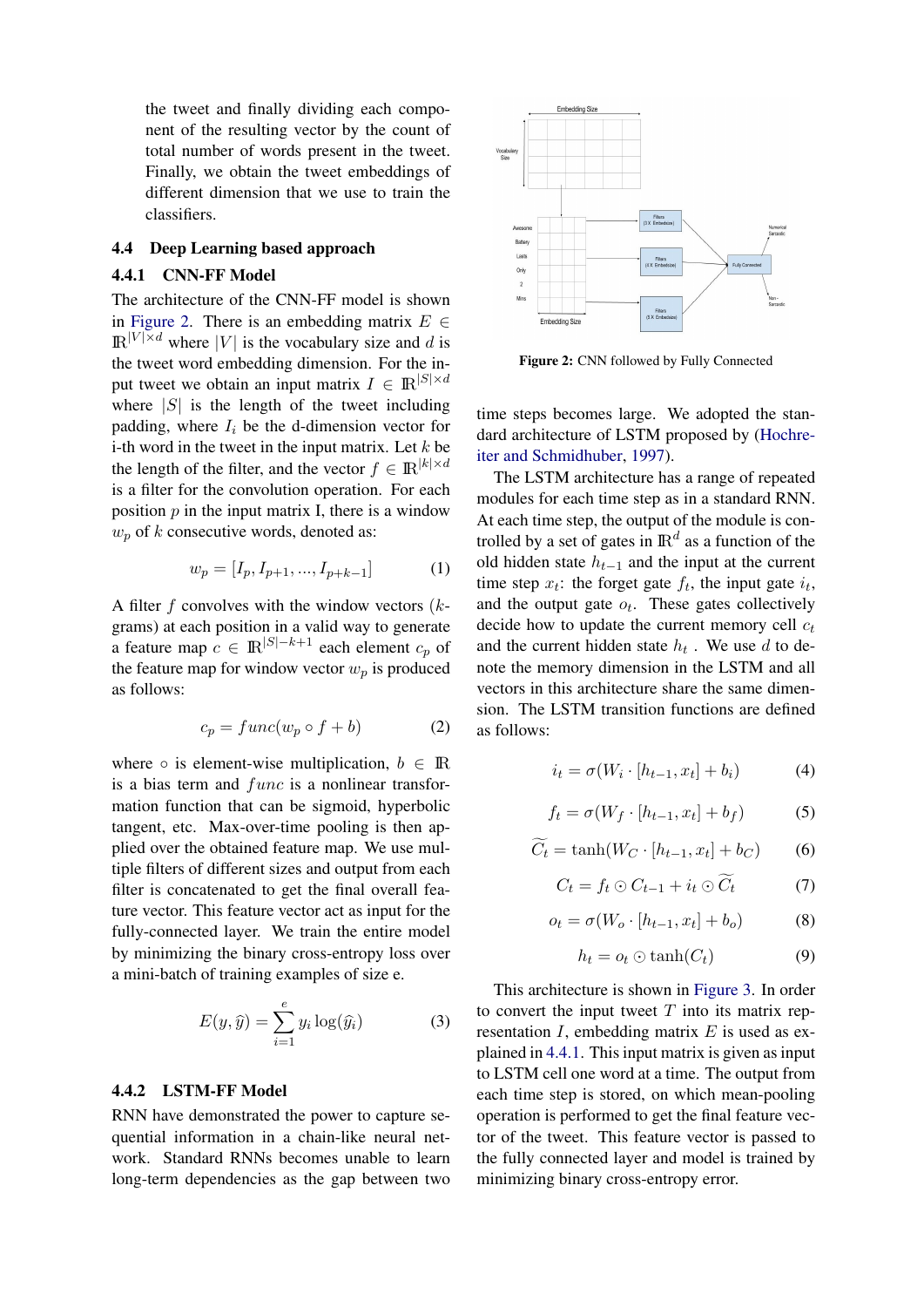<span id="page-5-1"></span>

Figure 3: LSTM architecture for Sarcasm

<span id="page-5-2"></span>

Figure 4: CNN Followed by LSTM Network

#### 4.4.3 CNN-LSTM-FF Model

This architecture is shown in Figure [4.](#page-5-2) The input matrix representation for the Tweet  $T$  is obtained from the Embedding matrix  $E$  as described in [4.4.1.](#page-4-1) Filters of size  $5Xd$ , where d is the tweet word embedding dimension, slides over the input matrix I of the tweet in order to extract the features. We passed the output of the convolutional network through a pooling layer and max-pooling is used with size 4. All the filters are of same dimension and after performing pooling operation over their outputs, we obtained a concatenated feature matrix denoted as:

$$
C = [c_1; c_2; \dots, c_n]
$$

where *n* in  $c_n$  denotes the total number of filters used in the architecture. Feature matrix  $C \in$  $\mathbb{R}^{l \times n}$ , each  $c_i \in \mathbb{R}^l$ , where l is the dimension obtained after pooling operation. Let  $x_j \in \mathbb{R}^{1 \times n}$  is vector obtained from matrix C. Vector  $x_j$  is the input for the LSTM cell at  $j<sup>th</sup>$  timestep and the LSTM cell runs for *l* timesteps taking different input obtained from matrix C, at each timestep. At the end of  $l^{th}$  timestep, output from the LSTM cell act as input for the fully connected layer and training is performed similar to other architectures, i.e., by minimizing binary cross-entropy loss.

#### <span id="page-5-0"></span>5 Experiment Setup

We use three datasets for performing experiments which are described in Table [1](#page-5-3) and their creation details are described below:

(A) Dataset-1: To create this dataset, we extract tweets from Twitter-API ([https://dev.](https://dev.twitter.com) [twitter.com](https://dev.twitter.com)). The tweets containing hashtags #sarcasm, #sarcastic, #BeingSarcastic are labeled

as sarcastic, while those with #nonsarcasm, #notsarcastic are labeled as the non-sarcastic. We remove URLs, duplicate tweets, retweets, Username and other Non-ASCII characters in these tweets. (B) Dataset-2: From Dataset-1, we retain only the tweets that contain numerical characters to create Dataset-2. Additional processing is performed to remove irrelevant tweets, like the ones which con-

tains alphabet or special character adjacent to a number like *Model34d, 4s, <3* (heart smiley) etc. We divide this dataset into Training set containing 8681 Non-Sarcastic tweets and 8681 Numerical Sarcastic tweets.

(C) Dataset-3: For Deep learning experiments, we need a bigger dataset, so we created Dataset-3 from dataset-1, whose details are given in Table [1.](#page-5-3) Since there were no more Numeric-Sarcastic tweets we added more Non-Sarcastic tweets to increase dataset size.

(D) Test Data: Test set details are given in Table [1.](#page-5-3) This dataset is used to evaluate previous approaches as well as all the approaches mentioned in this paper.

<span id="page-5-3"></span>

| Dataset-1        | 100000 (Sarcastic)       | 250000 (Non-Sarcastic) |
|------------------|--------------------------|------------------------|
| Dataset-2        | 8681 (Numeric Sarcastic) | 8681 (Non-Sarcastic)   |
| Dataset-3        | 8681 (Numeric Sarcastic) | 42107 (Non-Sarcastic)  |
| <b>Test Data</b> | 1843 (Numeric Sarcastic) | 8317 (Non-Sarcastic)   |

Table 1: Description of Datasets

We re-implement work reported by [Buschmeier](#page-8-12) [et al.](#page-8-12)  $(2014)$ , González-Ibánez et al.  $(2011)$ , [Liebrecht et al.](#page-8-10) [\(2013\)](#page-8-10) and [Joshi et al.](#page-8-4) [\(2015\)](#page-8-4) for Sarcasm detection, to show the degradation in performance for Numeric-Sarcastic Dataset. We train classifiers for the features introduced by these approaches, using  $SVM^{perf}$  by [Joachims](#page-8-21) [\(2006\)](#page-8-21) with RBF kernel. We compare their performance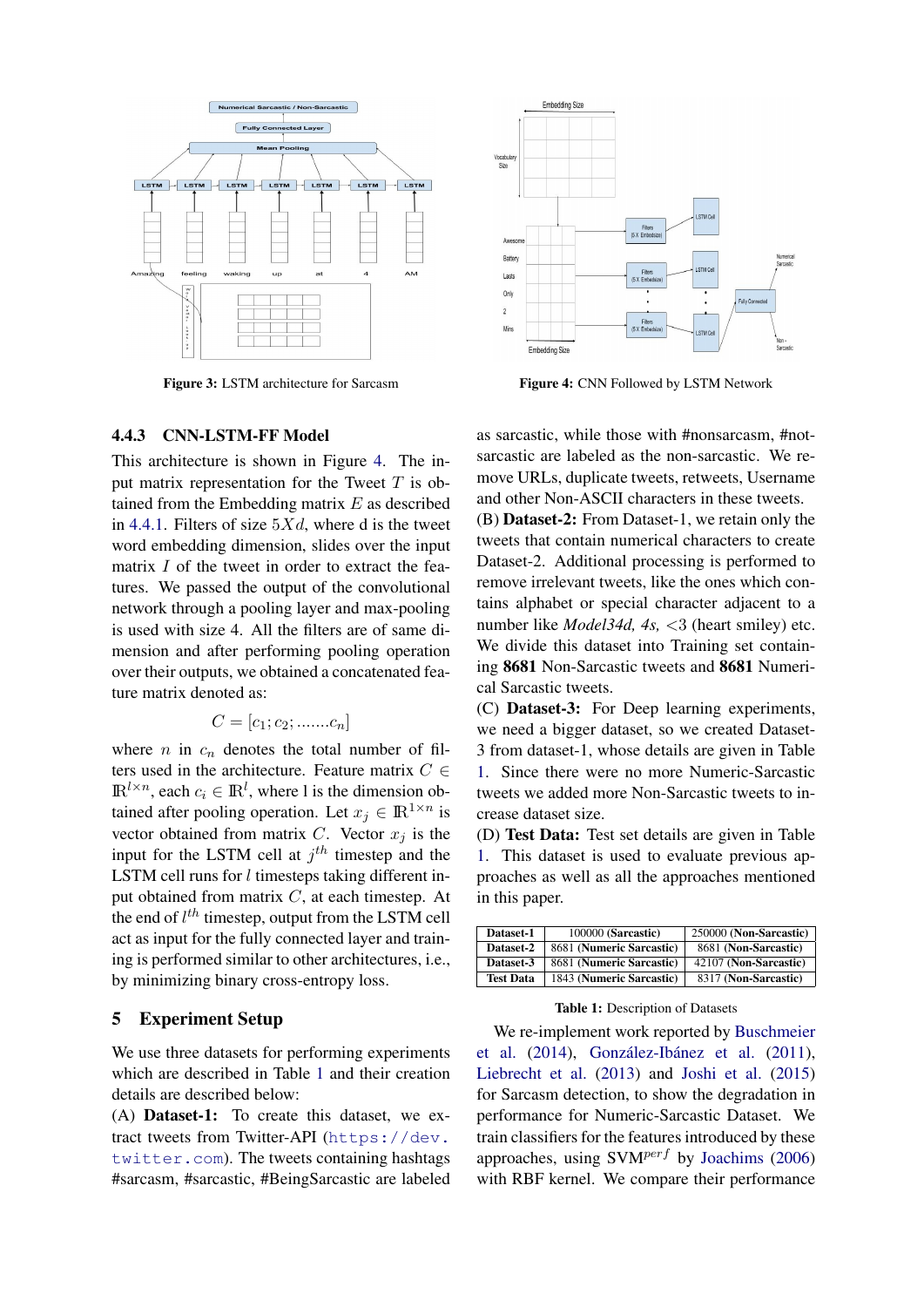against our approaches, and report the average 5 fold cross-validation values in the next section.

We train the SVM with RBF kernel and  $c = 1.0$ using grid-search, Random-forest with number of estimators = 10 and KNN with neighbors  $K = 3$  using scikit<sup>[8](#page-6-1)</sup> using features as described in section [4.3](#page-3-1) and using the same dataset, i.e., Dataset-2 which is also used in Rule-based approach. The test data that we use is the same as already described in [Table 1.](#page-5-3)

From Dataset-3, we calculated the max length of the tweet as 36 words so we padded all the shorter tweets by special PAD character. In all deep learning experiments, we initialized embedding matrix  $E$  first by random values and then by pre-trained word embeddings and tried to investigate results with different size word embeddings.

For CNN-FF Model, we use 128 number of filters each of size 3, 4 and 5, i.e., total  $128 \times 3$ filters. Drop-out probability for this implementation is 0.5 and training is performed by applying mini-batch gradient descent. In the pooling layer, we perform max-over time pooling over the output from each filter.

For LSTM-FF model, training is performed by applying batch-gradient descent with Adagrad optimizer having learning rate as 0.3. We also investigated with different hidden unit dimension as 20, 40 and 128 and drop-out probability of 0.25.

For CNN-LSTM-FF Model, number of filters are 64, each with the same dimension, i.e.,  $5 \times$ Embeddingsize. We investigated the results with different size embeddings and drop-out probability is 0.25 for this architecture. All the deep learning experiments were implemented using tensorflow [\(2016\)](#page-8-22).

#### <span id="page-6-0"></span>6 Results

In this section, we evaluate our approaches to detect sarcasm in numerical portions of text.

<span id="page-6-2"></span>

| Approach                        | Dataset-1 | Dataset-2 |
|---------------------------------|-----------|-----------|
| <b>Buschmeier et al. (2014)</b> | 0.69      | 0.16      |
| González-Ibánez et al. (2011)   | 0.68      | 0.15      |
| Liebrecht et al. (2013)         | 0.67      | 0.17      |
| <b>Joshi et al.</b> (2015)      | 0.72      | 0.25      |

Table 2: Overall F1-score degradation of previous approaches on both Datasets.

Table [2](#page-6-2) evaluates the performance of four previous approaches on Dataset-1 and on Dataset-2. We see that three of the past four works give an

F1-score that is close to each other on Dataset-2. On Dataset-1 and Dataset-2, the best F1-score of 0.72 and 0.25 respectively are obtained by using features from [Joshi et al.](#page-8-4) [\(2015\)](#page-8-4), there is a degradation of 47% on Dataset-2 which contains only numerical tweets. This degradation clearly shows that these past approaches are not able to capture the sarcasm that arise due to numbers in the text. All the past 4 approaches are build to detect the normal sarcasm in which the incongruity arises due to text. When the incongruity arises due to numbers these approaches gets degraded in their performance as shown in Table [2.](#page-6-2) This clearly shows that there is a need to develop a system that is able to capture numerical sarcasm.

<span id="page-6-3"></span>

| <b>Features</b>                          |      | R    | <b>F1-score</b> |
|------------------------------------------|------|------|-----------------|
| $S+P$                                    | 0.79 | 0.67 | 0.70            |
| $S + P + E +$ Number Value               | 0.78 | 0.64 | 0.68            |
| $S + P + E +$ Number Value + Number Unit | 0.77 | 0.62 | 0.66            |
| <b>300-D Tweet Embedding</b>             | 0.87 | 0.82 | 0.83            |

Table 3: Overall F1-Score obtained through SVM Classifier

<span id="page-6-4"></span>

| <b>Features</b>                          |      | R    | F1-score |
|------------------------------------------|------|------|----------|
| $S + P$                                  | 0.77 | 0.61 | 0.65     |
| $S + P + E +$ Number Value               | 0.79 | 0.68 | 0.71     |
| $S + P + E +$ Number Value + Number Unit | 0.77 | 0.61 | 0.65     |
| 50-D Tweet Embedding                     | 0.84 | 0.70 | 0.74     |

Table 4: Overall F1-Score obtained through KNN Classifier

<span id="page-6-5"></span>

| <b>Features</b>                          | р    | R    | <b>F1-score</b> |
|------------------------------------------|------|------|-----------------|
| $S + P$                                  | 0.78 | 0.65 | 0.69            |
| $S + P + E +$ Number Value               | 0.79 | 0.68 | 0.71            |
| $S + P + E +$ Number Value + Number Unit | 0.81 | 0.72 | 0.75            |
| 100-D Tweet Embedding                    | 0.85 | 0.80 | 0.82            |

Table 5: Overall F1-Score obtained through Random Forest Classifier

The results of Rule-based approaches are shown Table [6,](#page-7-2) along with results of other approaches. We see that among the 2 rule based approach, Approach-1 performs better with an F1-score of 0.82.

The evaluation of machine learning experiments is done using different combination of features, i.e., Sentiment (S), Punctuation (P), Emoticon based (E), Number value and Number Unit. We have also investigated with different dimensional (25-D, 50-D...300-D) tweet embeddings as features. We train SVM classifier and reported the results in Table [3.](#page-6-3) Results show that SVM give best F1-score of 0.83 with 300-D Tweet word embedding . We train KNN classifier and results are reported in [4.](#page-6-4) This classifiers also give best result with tweet-embedding as feature but of different dimension, i.e., 50-D. Table [5](#page-6-5) shows the result of Random Forest classifier. We observe from the table that as we append more features like number

<span id="page-6-1"></span><sup>8</sup> http://scikit-learn.org/stable/modules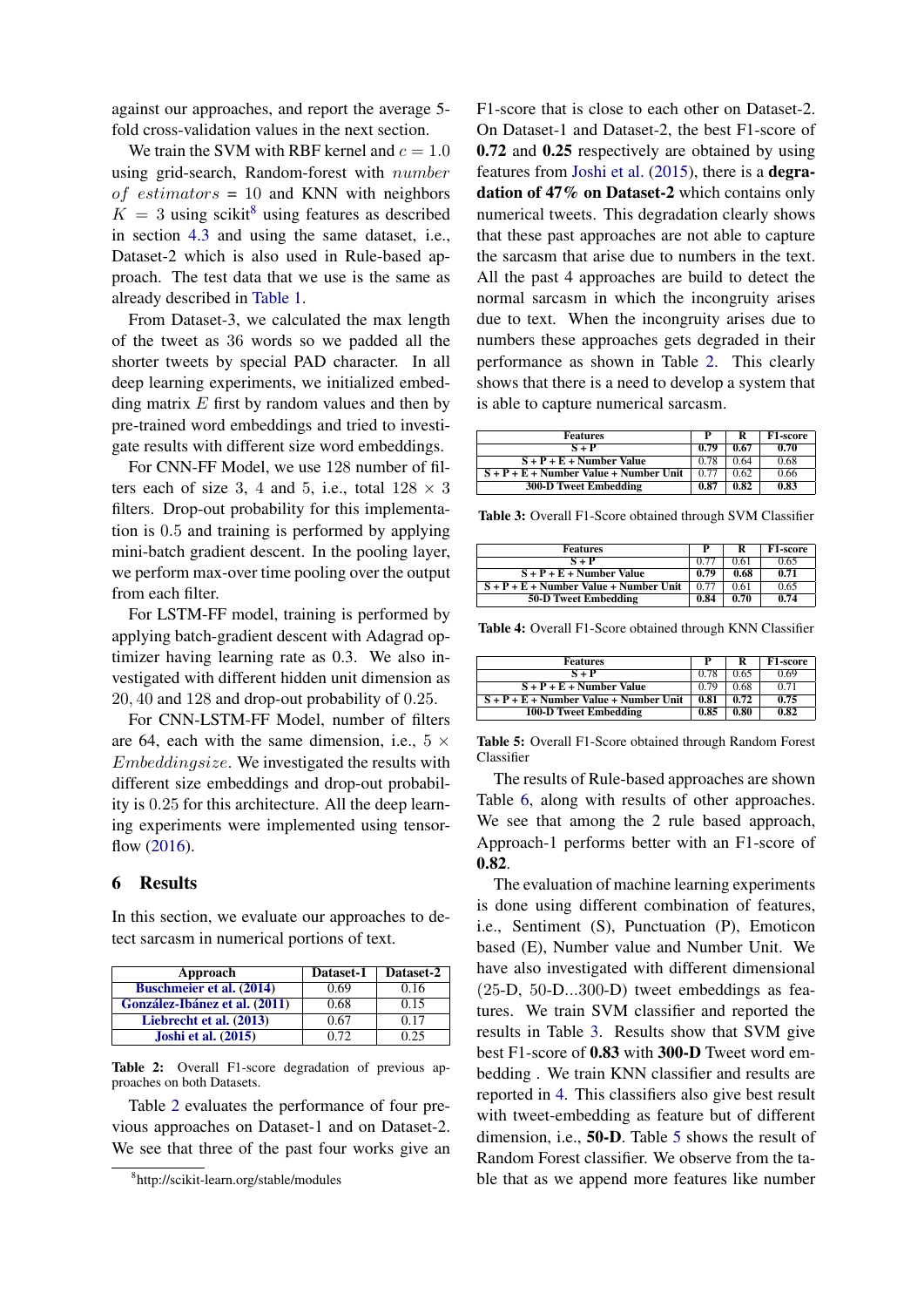<span id="page-7-2"></span>

| <b>Approaches</b>                  | <b>Precision</b> |      |        | Recall                       |      |        | <b>F-score</b> |      |        |
|------------------------------------|------------------|------|--------|------------------------------|------|--------|----------------|------|--------|
|                                    | P(1)             | P(0) | P(avg) | R(1)                         | R(0) | R(avg) | F(1)           | F(0) | F(avg) |
|                                    |                  |      |        | <b>Past Approaches</b>       |      |        |                |      |        |
| Buschmeier et al.                  | 0.19             | 0.98 | 0.84   | 0.99                         | 0.07 | 0.24   | 0.32           | 0.13 | 0.16   |
| Liebrecht et.al.                   | 0.19             | 1.00 | 0.85   | 1.00                         | 0.07 | 0.24   | 0.32           | 0.13 | 0.17   |
| Gonzalez et.al.                    | 0.19             | 0.96 | 0.83   | 0.99                         | 0.06 | 0.23   | 0.32           | 0.12 | 0.15   |
| Joshi et.al.                       | 0.20             | 1.00 | 0.86   | 1.00                         | 0.13 | 0.29   | 0.33           | 0.23 | 0.25   |
|                                    |                  |      |        | <b>Rule-Based Approaches</b> |      |        |                |      |        |
| Approach-1                         | 0.53             | 0.87 | 0.81   | 0.39                         | 0.92 | 0.83   | 0.45           | 0.90 | 0.82   |
| Approach-2                         | 0.44             | 0.85 | 0.78   | 0.28                         | 0.92 | 0.81   | 0.34           | 0.89 | 0.79   |
| <b>Machine-Learning Approaches</b> |                  |      |        |                              |      |        |                |      |        |
| <b>SVM</b>                         | 0.50             | 0.95 | 0.87   | 0.80                         | 0.82 | 0.82   | 0.61           | 0.88 | 0.83   |
| <b>KNN</b>                         | 0.36             | 0.94 | 0.84   | 0.81                         | 0.68 | 0.70   | 0.50           | 0.79 | 0.74   |
| <b>Random Forest</b>               | 0.47             | 0.93 | 0.85   | 0.74                         | 0.81 | 0.80   | 0.57           | 0.87 | 0.82   |
| <b>Deep-Learning Approaches</b>    |                  |      |        |                              |      |        |                |      |        |
| <b>CNN-FF</b>                      | 0.88             | 0.94 | 0.93   | 0.71                         | 0.98 | 0.93   | 0.79           | 0.96 | 0.93   |
| <b>CNN-LSTM-FF</b>                 | 0.82             | 0.94 | 0.92   | 0.72                         | 0.96 | 0.92   | 0.77           | 0.95 | 0.92   |
| <b>LSTM-FF</b>                     | 0.76             | 0.93 | 0.90   | 0.68                         | 0.95 | 0.90   | 0.72           | 0.94 | 0.90   |

Table 6: Comparison Table for Classification Results of different approaches on Test Dataset. Subscripts 0 and 1 denotes Non-Sarcastic and Numeric-Sarcastic Class respectively

vale and number unit to S, P and E the F1-score becomes 0.75. Finally, when we give 100-D tweet embedding as input, the best F1-score is 0.82.

As mentioned in section [5,](#page-5-0) we performed deep learning experiments by initializing embedding matrix in two settings, the best result for all the deep-learning experiments are obtained by initializing with the pre-trained tweet word embeddings. Refer Table [6](#page-7-2) for deep learning experiments results. For CNN-FF model, the F1-score of 0.93 is obtained with embedding size of 250-D. For CNN-LSTM-FF model, the F1-score of 0.91 with 200- D embedding size and for LSTM-FF model, we obtain the F1-score of 0.90 with 25-D embedding size.

Table [6](#page-7-2) compares the results for all the implemented approaches and also the past approaches. The best overall F1-score of 0.93 is obtained by CNN-FF Model. We see an improvement of 68% in F1-score against the best performing past approach of [Joshi et al.](#page-8-4) [\(2015\)](#page-8-4).

### <span id="page-7-0"></span>7 Error Analysis

We classify the errors by our approaches into the following categories:

• Unit Mismatch/Unit Missing: There are some tweets in which the number unit is present in very informal way like min for minutes and hr for hours. So these types of unit created problem while performing the unit matching test. In some tweets the number unit is missing for example- *'i love waking up at 545'*. Unit is not present as well as the time is present in wrong format.

- Presence of multiple numbers: Some tweets contain multiple numbers and this makes it more challenging to identify sarcasm due to numbers. For example- *'* \$*34.04 for a 10 mile trip that takes 19 minutes? that makes sense'*.
- Sarcasm due to text but not number: Some tweets contain number but they are sarcastic not because of the presence of number. For example- *'First asthma attack in 6 years. forgot how much fun they are'*, in this tweet the sarcasm is arising because of the word "fun" present at the end of the tweet.

### <span id="page-7-1"></span>8 Conclusion & Future Work

Our paper presents the novel idea for identifying sarcasm that arises due to the presence of numerical portions in the tweets. Numerical sarcasm is a special case of sarcasm where incongruity arises between textual and numerical content. It shows the degradation in performance of the four past approaches over the dataset containing numerical sarcastic tweets. We further present Rule based, Machine learning and Deep learning approaches for numerical sarcasm detection and obtains best overall F1-score of 0.93 from CNN-FF model. In this work we try to build a system to detect numerical sarcasm in the tweets. Our work opens a new avenue in sarcasm detection as previous approaches are unable to capture numerical sarcasm because of their ability to capture the cues for normal sarcasm. In future, all the past approaches for